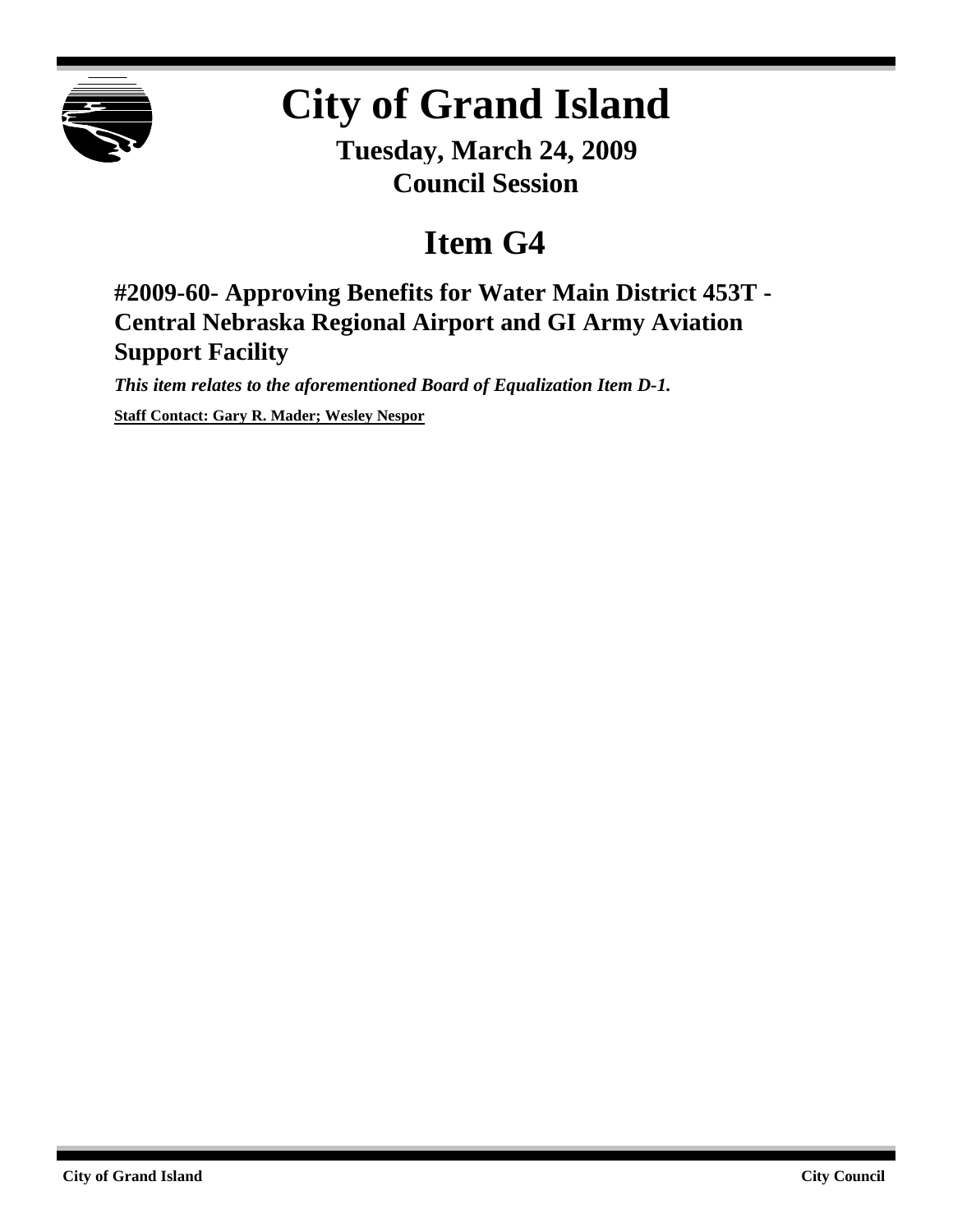\*This Space Reserved for Register of Deeds\*

## R E S O L U T I O N 2009-60

BE IT RESOLVED BY THE MAYOR AND COUNCIL OF THE CITY OF GRAND ISLAND, NEBRASKA, that the special benefits as determined by Resolution 2009-BE-1 shall not be levied as special assessments but shall be certified by this resolution to the Register of Deeds, Hall County, Nebraska, pursuant to Section 16-6, 103 R.R.S. 1943. A connection fee in the amount of the benefit identified below accruing to each property in the district shall be paid to the City of Grand Island at the time such property becomes connected to the water main until the connection fee is paid. The connection fees collected shall be paid into the fund from which construction costs were made to replenish such fund for the construction costs.

According to the equivalent frontage of the respective lots, tracts, and real estate within such Water Main District No. 453T, such benefits are the sums set opposite the descriptions as follows:

|                             |              |                                   | Frontage                            |                                                                                             | Connection<br>Fee |
|-----------------------------|--------------|-----------------------------------|-------------------------------------|---------------------------------------------------------------------------------------------|-------------------|
|                             | Owner:       | Central Nebraska Regional Airport | Per Agreement for service to GIAASF |                                                                                             | \$103,145.61      |
|                             |              | c/o Hall Co. Airport Authority    | 3010 Airport Road                   |                                                                                             |                   |
|                             | Address:     | 3743 Sky Park Road                |                                     |                                                                                             |                   |
|                             | City, State: | Grand Island, NE                  |                                     |                                                                                             |                   |
|                             | Zip Code:    | 68801                             |                                     |                                                                                             |                   |
| $\mathcal{D}_{\mathcal{L}}$ | Owner:       | Central Nebraska Regional Airport | 3,662.88                            |                                                                                             | \$224,000.74      |
|                             |              | c/o Hall Co. Airport Authority    | Part of SE 1/4 of Sec 35, T12N, R9W |                                                                                             |                   |
|                             | Address:     | 3743 Sky Park Road                | and Part of Sec 2, T11N, R9W        |                                                                                             |                   |
|                             | City, State: | Grand Island, NE                  |                                     |                                                                                             |                   |
|                             | Zip Code:    | 68801                             |                                     | Commencing at the southeast corner of<br>Section 35, T12N, R9W of the $6^{\text{th}}$ P.M., |                   |
|                             |              |                                   |                                     |                                                                                             |                   |
|                             |              |                                   |                                     | Approved as to Form                                                                         | ¤                 |
|                             |              |                                   |                                     | March 20, 2009                                                                              | ¤ City Attorney   |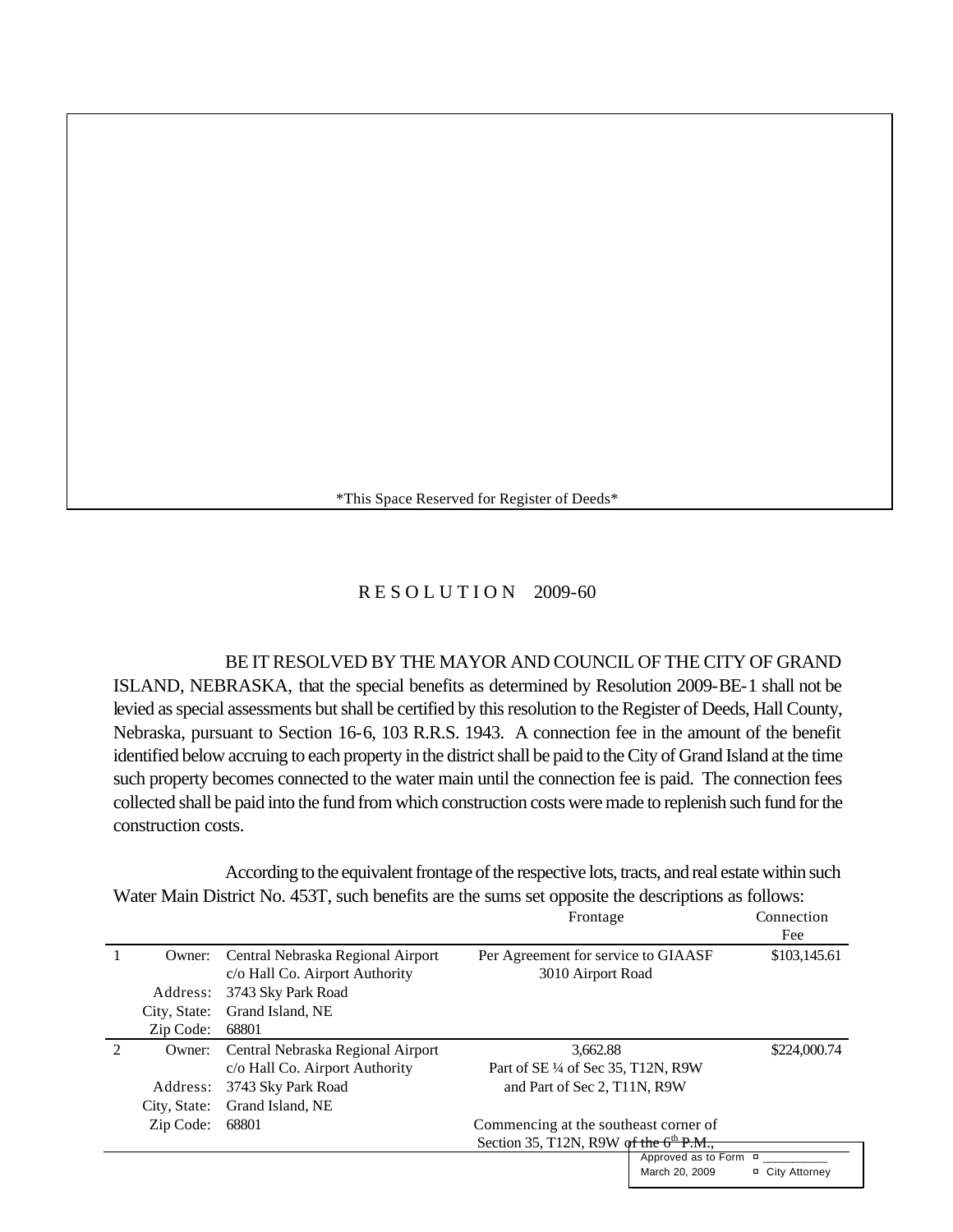|   | <b>TOTAL</b>                    |                                                  |                                           | \$343,818.69 |
|---|---------------------------------|--------------------------------------------------|-------------------------------------------|--------------|
|   | Zip Code:                       | 68802-1968                                       | Part of NE 1/4 Sec 2, T11N, R9W           |              |
|   |                                 |                                                  | 2803 N Shady Bend Road                    |              |
|   | City, State:<br>Grand Island NE |                                                  | Jackrabbit Run Golf Course                |              |
|   | PO Box 1968<br>Address:         |                                                  | Namely City of Grand Island,              |              |
|   |                                 | c/o Parks & Recreation Division                  | Improvements on leased ground             |              |
|   |                                 | City of Grand Island, NE                         | Special Benefit to owner of               |              |
|   |                                 | Special Benefit to Tenant<br><b>TOTAL AMOUNT</b> |                                           | \$11,925.75  |
|   |                                 | c/o Hall County Airport Authority                | plus cost of 6" service                   | \$7,848.60   |
| 4 | Owner:                          | Central Nebraska Regional Airport                | <b>Connection Fee</b>                     | \$4,077.15   |
|   | Zipcode:                        | 68802                                            | Part of SE 1/4 of Section 35, T12N, R9W   |              |
|   | City, State                     | Grand Island NE                                  | Lift Station #22                          |              |
|   | Address:                        | PO Box 1968                                      | Works Dept., Sanitary Sewer               |              |
|   |                                 | <b>Water Division</b>                            | Namely City of Grand Island, Public       |              |
|   |                                 | c/o Public Works Dept - Waste                    | Improvements on leased ground,            |              |
|   |                                 | City of Grand island, NE                         | Special benefit to owner of               |              |
|   |                                 | Special Benefit to Tenant                        | <b>TOTAL AMOUNT</b>                       | \$4,746.59   |
|   |                                 | c/o Hall County Airport Authority                | Plus cost of 1" service                   | \$669.44     |
| 3 | Owner:                          | Central Nebraska Regional Airport                | <b>Connection Fee</b>                     | \$4,077.15   |
|   |                                 |                                                  | the said Point of Beginning               |              |
|   |                                 |                                                  | S54°20'52"E a distance of 444.91 feet, to |              |
|   |                                 |                                                  |                                           |              |
|   |                                 |                                                  |                                           |              |
|   |                                 |                                                  |                                           |              |
|   |                                 |                                                  |                                           |              |
|   |                                 |                                                  |                                           |              |
|   |                                 |                                                  |                                           |              |
|   |                                 |                                                  |                                           |              |
|   |                                 |                                                  |                                           |              |
|   |                                 | Hall County, Nebraska; thence                    |                                           |              |

 $- - -$ 

Adopted by the City Council of the City of Grand Island, Nebraska, March 24, 2009.

Margaret Hornady, Mayor

\_\_\_\_\_\_\_\_\_\_\_\_\_\_\_\_\_\_\_\_\_\_\_\_\_\_\_\_\_\_\_\_\_\_\_\_\_\_\_

Attest:

RaNae Edwards, City Clerk

\_\_\_\_\_\_\_\_\_\_\_\_\_\_\_\_\_\_\_\_\_\_\_\_\_\_\_\_\_\_\_\_\_\_\_\_\_\_\_